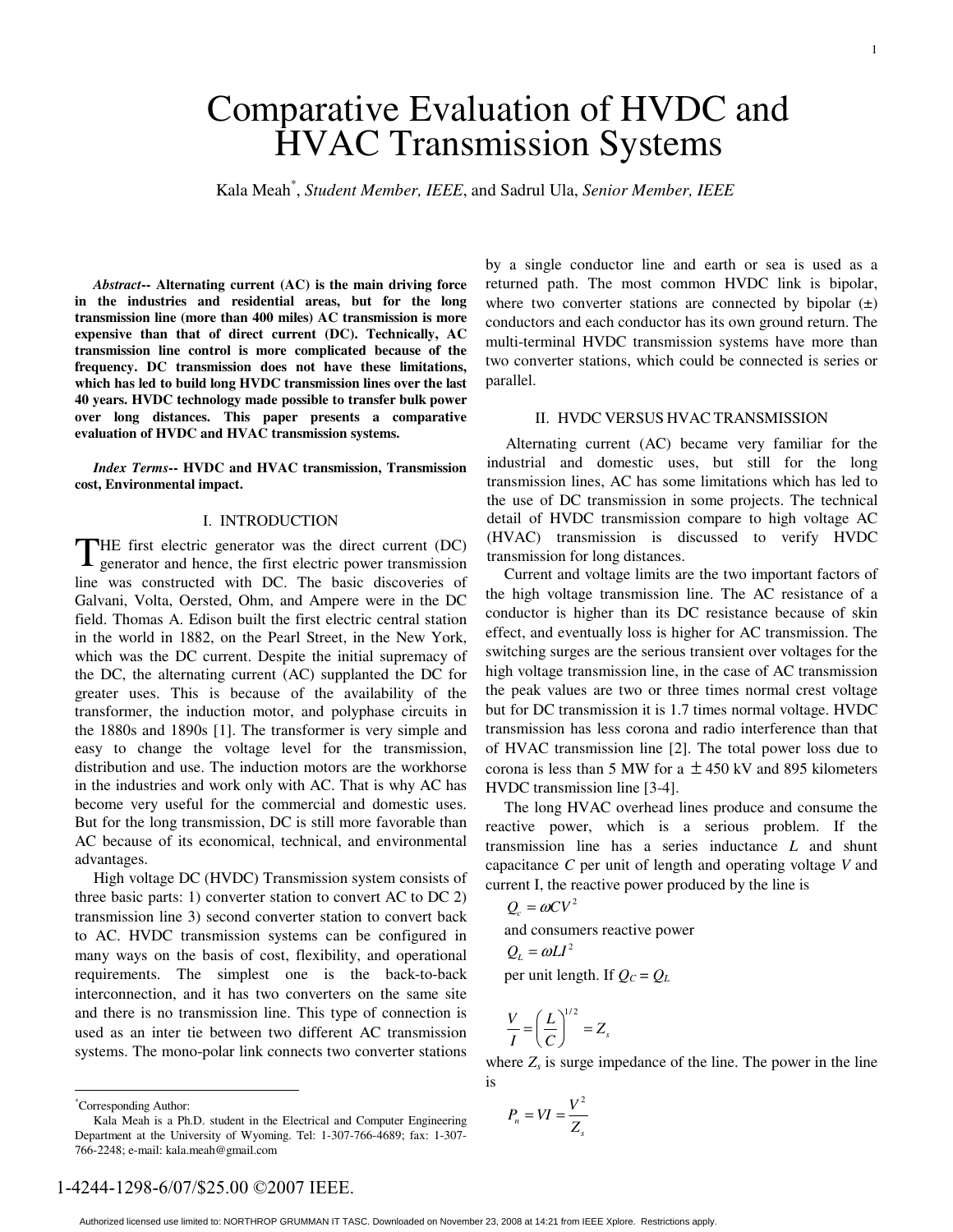and is called natural load. So the power carried by the line depends on the operating voltage and the surge impedance of the line. Table I shows the typical values of a three phase overhead lines [1], [5].

TABLE I VOLTAGE RATING AND POWER CAPACITY

| Voltage   | 132 | 230 | 345 | 500 | 700  |
|-----------|-----|-----|-----|-----|------|
| `kV)      |     |     |     |     |      |
| Natural   | 43  | 130 | 300 | 830 | 1600 |
| load (MW) |     |     |     |     |      |

The power flow in an AC system and the power transfer in a transmission line can be expressed

$$
P = \frac{E_1 E_2}{X} \sin \delta
$$

 $E_1$  and  $E_2$  are the two terminal voltages,  $\delta$  is the phase difference of these voltages, and *X* is the series reactance. Maximum power transfer occurs at  $\delta = 90^{\circ}$  and is

$$
P_{\max} = \frac{E_1 E_2}{X}
$$

 $P_{\text{max}}$  is the steady-state stability limit. For a long distance transmission system the line has the most of the reactance and very small part is in the two terminal systems, consisting of machines, transformers, and local lines. The inductive reactance of a single-circuit 60 Hz overhead line with single conductor is about 0.8  $Ω/min$  (0.5 $Ω/km$ ); with double conductor is about 3/4 as greater. The reactance of the line is proportional to the length of the line, and thus power per circuit of an operating voltage is limited by steady-state stability, which is inversely proportional to length of line [1]. For the reason of stability the load angle is kept at relatively low value under normal operating condition (about 30°) because power flow disturbances affect the load-angle very quickly. In an uncompensated line the phase angle varies with the distance when the line operating at natural load and puts a limit on the distance. For 30° phase angle the distance is 258 mi at 60 Hz. The line distance can be increased using series capacitor, whose reactance compensates a part of series inductive reactance of the line, but the maximum part that can be compensated has not been determined yet [2].

On the other hand D.C transmission has no reactance problem, no stability problem, and hence no distance limitation.

#### III. ADVANTAGES AND DISADVANTAGES OF HVDC

#### *A. ADVANTAGES*

- Greater power per conductor.<br>Simpler line construction.
- 
- Ground return can be used.
- Ground return can be used.<br>• Hence each conductor c Hence each conductor can be operated as an independent circuit. independent circuit.
- No charging current.<br>No Skin effect.
- 
- No Skin effect.<br>Cables can be w • Cables can be worked at a higher voltage gradient.
- Line power factor is always unity: line does not require reactive compensation.
- Less corona loss and radio interference, especially in foul weather, for a certain conductor diameter and rms voltage.
- 
- Synchronous operation is not required.<br>
Hence distance is not limited by stability
- Hence distance is not limited by stability.<br>■ May interconnect A.C systems of May interconnect A.C systems of different frequencies.
- Low short-circuit current on D.C line.
- Does not contribute to short-circuit current of a A.C system.
- Tie-line power is easily controlled.

# *B. DISADVANTAGES*

- 
- Converters are expensive.<br>• Converters require much reactive power.<br>• Converters generate harmonic, require fil
- **Converters generate harmonic, require filters.**<br>Multiterminal or network operation is not easy
- Converters generate harmonic, require filters.<br>• Multiterminal or network operation is not easy **Multiterminal or network operation is not easy.**<br> $\blacksquare$

## IV. ECONOMICAL ASPECT

Bulk power could be transferred using HVDC or HVAC transmission system from a remote generating station to the load center. Direct cost comparisons between AC and DC alternatives should be conducted before make a decision. In order to compare the cost, all main system elements must be taken into consideration. For the DC alternative, capital cost for the converter terminals, AC input/output equipment, filters, the interconnecting transmission line must be accounted. For the AC alternative, capital cost for the stepup/step-down transformer, the overhead line, light load compensation if required, reactive power compensation, circuit breaker, building should be evaluated. Control system cost need to be considered for the both case. Table II shows generic cost comparison elements [6-7]. For the preliminary planning stage, the capital cost for the terminals and transmission line are the main concern. For example, Nelson River HVDC Transmission line Bipole 1 is considered here for economic analysis.

#### *A. AC STATION COSTS*

Alternating current switching and substation plant may include the cost of following major items:

- power circuit breakers,<br>power transformer,<br>disconnect switches
- 
- power transformer,<br>• disconnect switches ■ disconnect switches,<br>■ reactors,
- 
- reactors,<br>shunt cap shunt capacitors,<br>static capacitors,
- 
- static capacitors,<br>synchronous com synchronous compensators,<br>series capacitors,
- series capacitors,<br>buswork,
- 
- **buswork**,<br>**protection** • protection and control systems<br>• structures and
- 
- **structures and<br>control houses** ■ control houses.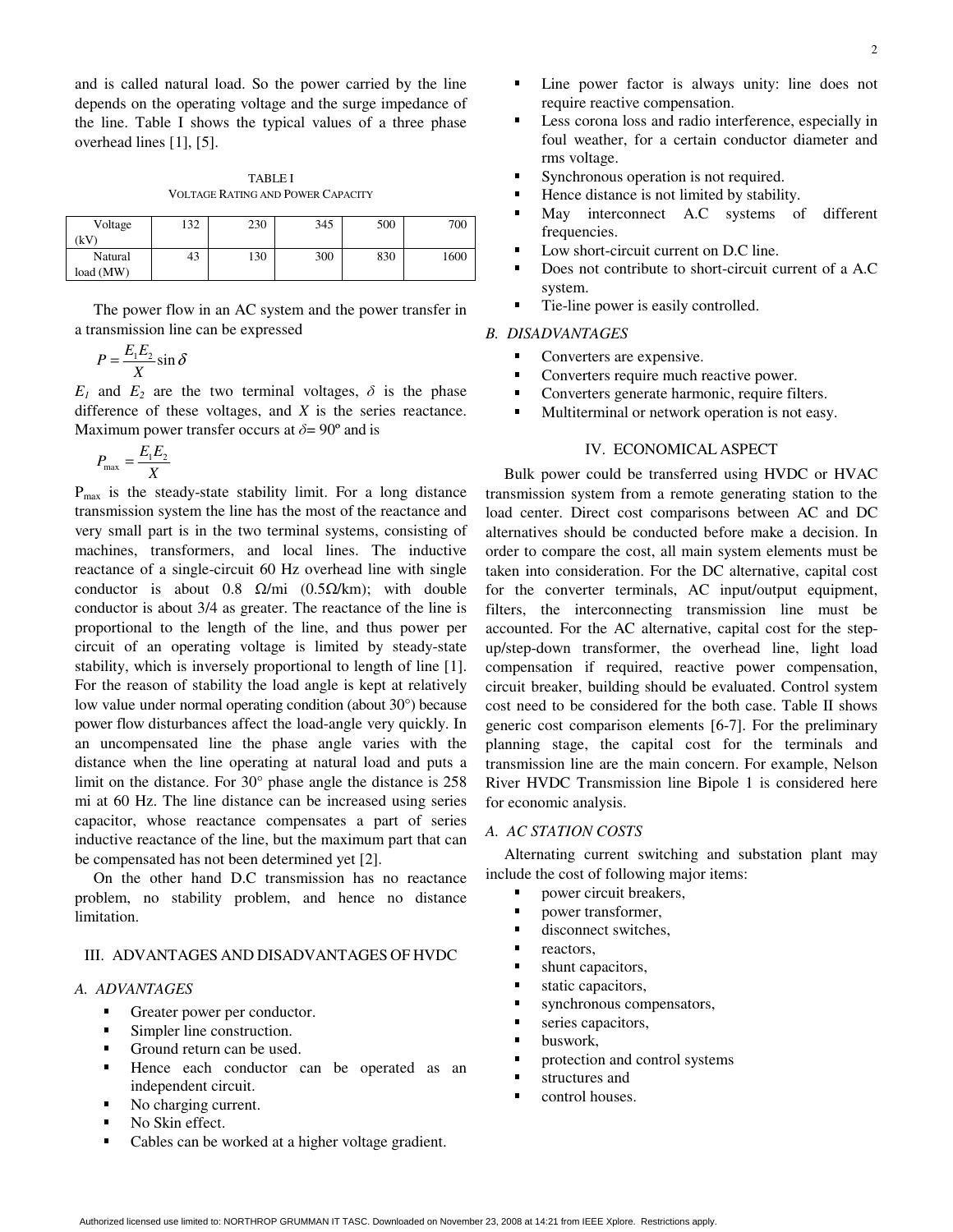TABLE II GENERIC COST COMPARISON ELEMENT

| System cost elements for given power (MW) transmitted and line<br>length                                                                                                                                                                                |                                                                                                                                                                                                                                                         |  |  |  |
|---------------------------------------------------------------------------------------------------------------------------------------------------------------------------------------------------------------------------------------------------------|---------------------------------------------------------------------------------------------------------------------------------------------------------------------------------------------------------------------------------------------------------|--|--|--|
| A.C                                                                                                                                                                                                                                                     | DC.                                                                                                                                                                                                                                                     |  |  |  |
| Right-of-way                                                                                                                                                                                                                                            | Right-of-way                                                                                                                                                                                                                                            |  |  |  |
| Load density per acre of right-of-way                                                                                                                                                                                                                   | Load density per acre of right-of-way                                                                                                                                                                                                                   |  |  |  |
| Transmission voltage                                                                                                                                                                                                                                    | Transmission voltage                                                                                                                                                                                                                                    |  |  |  |
| <b>Line-Conductors Towers</b>                                                                                                                                                                                                                           | <b>Line-Conductors Towers</b>                                                                                                                                                                                                                           |  |  |  |
| Substations or switching stations<br><b>Breakers and disconnects</b><br>transformer<br>Reactive power (Capacitive and<br>Inductive) Shunt capacitors and<br>reactors<br>Series capacitor Static var systems<br>Protection control Station civil<br>work | HVDC converter stations<br><b>Breakers</b> and disconnects<br>transformer<br>Filters and var supply<br>Valve assembly and smoothing<br>reactor<br>Ground electrode and metallic<br>return transfer Breaker.<br>Protection control<br>Station civil work |  |  |  |
| Losses-Line & Station                                                                                                                                                                                                                                   | Losses-Line & Station                                                                                                                                                                                                                                   |  |  |  |
| Communications                                                                                                                                                                                                                                          | Communications                                                                                                                                                                                                                                          |  |  |  |
| Operating characteristics                                                                                                                                                                                                                               | Operating characteristics                                                                                                                                                                                                                               |  |  |  |
| System reinforcement                                                                                                                                                                                                                                    | System reinforcement                                                                                                                                                                                                                                    |  |  |  |
| Environmental impact                                                                                                                                                                                                                                    | Environmental impact                                                                                                                                                                                                                                    |  |  |  |
| Consequences and recovery from<br>Short-duration line faults Long-<br>duration line faults                                                                                                                                                              | Consequences and recovery from<br>Short-duration line faults -ong-<br>duration line faults                                                                                                                                                              |  |  |  |
| Stability enhancement- Dynamic<br>and Transient                                                                                                                                                                                                         | Stability enhancement- Dynamic<br>and Transient                                                                                                                                                                                                         |  |  |  |
| Recovery from system breakup                                                                                                                                                                                                                            | Recovery from system breakup                                                                                                                                                                                                                            |  |  |  |
| Fault magnitude and breaker<br>interrupting duty                                                                                                                                                                                                        | Fault magnitude and breaker<br>interrupting duty                                                                                                                                                                                                        |  |  |  |
| Base of tapping for intermediate<br>loads                                                                                                                                                                                                               | Ease of tapping for intermediate<br>oads                                                                                                                                                                                                                |  |  |  |
| Energy availability                                                                                                                                                                                                                                     | Energy availability                                                                                                                                                                                                                                     |  |  |  |
|                                                                                                                                                                                                                                                         | Conversion of A.C lines to DC                                                                                                                                                                                                                           |  |  |  |

Estimate the costs is not a straight forward calculation, because the equipments' costs are always varying and also it varies from place to place and company to company. For this calculation, the installed cost of each of these items includes cost of materials or equipment, construction, land, material handling, surveys and usually overhead charges. At the beginning of the survey several transmission arrangements were investigated for the Bipole 1, but preliminary examination narrowed down to 500 AC or  $\pm$  450 DC. The cost

comparison between them is discussed here. Installed costs for 500 kV AC substation for the Nelson River Bipole 1 is shown in Table III [6-7]

The estimate cost for the circuit breaker and transformer include the approximate cost of related control and protection, buswork, disconnect switches, related structures, and control houses. Total cost for the sending and receiving end AC stations is \$37.69 million. All costs are calculated on the basis of year 1985. The cost of electrical and electronic equipments varies time to time; naturally the cost goes down with newer technology. The HVDC and HVAC system consist of not only the equipment cost but also the labor cost, which goes up with the time. If both costs compensate each other, the present cost would be the same as 1985's cost. By taking inflation into account, the costs in 1985 can be converted to the present equivalent cost, and the multiplying factor is 1.73 [8].

TABLE III A.C. SUBSTATION COSTS FOR BIPOLE 1

| Type of equipment      | $Cost($ \$) |  |
|------------------------|-------------|--|
| Circuit breaker        | 1500000.00  |  |
| Transformer            | 1534500.00  |  |
| <b>Shunt Capacitor</b> | 1787500.00  |  |
| Series Capacitor       | 2200000.00  |  |
| Sialic var system      | 8250000.00  |  |
| Shunt reactors         | 3575000.00  |  |
| Subtotal               | 18847000.00 |  |

#### *B. AC TRANSMISSION LINE COSTS*

AC transmission line ROW needs bigger space and more construction cost than those of DC transmission for the same power capability and comparable reliability. AC transmission line has 3 power carrying conductors where as DC transmission has only two and theses reasons increase the AC transmission line costs significantly. A typical cost for 500 kV AC line is \$955/kV-mile. Nelson River Bipole 1 is 895 km (556.2 miles); total transmission line cost is 265.6 million dollars. Total cost for the Nelson River Bipole 1 if AC transmission would be used is 303.29 million dollars.

# *C. DC STATION COST AND LINE COST*

The main equipment of the D.C station is converters and more than 50% costs of HVDC transmission system are related to the converters. The converter stations are the key component to make an economical comparison between DC and AC transmission system. For an AC system the line costs predominate and station costs are small and for the DC system stations costs predominate and line costs are small. Table IV shows the percentage of each main component cost relative to the total station cost for DC system [6-7].

The Nelson River Bipole 1 is  $\pm$  450 kV DC, 1854 MW, and connected to 138 kV AC at Radisson and 230 kV AC at Dorsey. For the calculation 138 -230 kV was taken as a base. For 1854 MW, the \$/kW cost range in per unit is 0.7 to 0.93;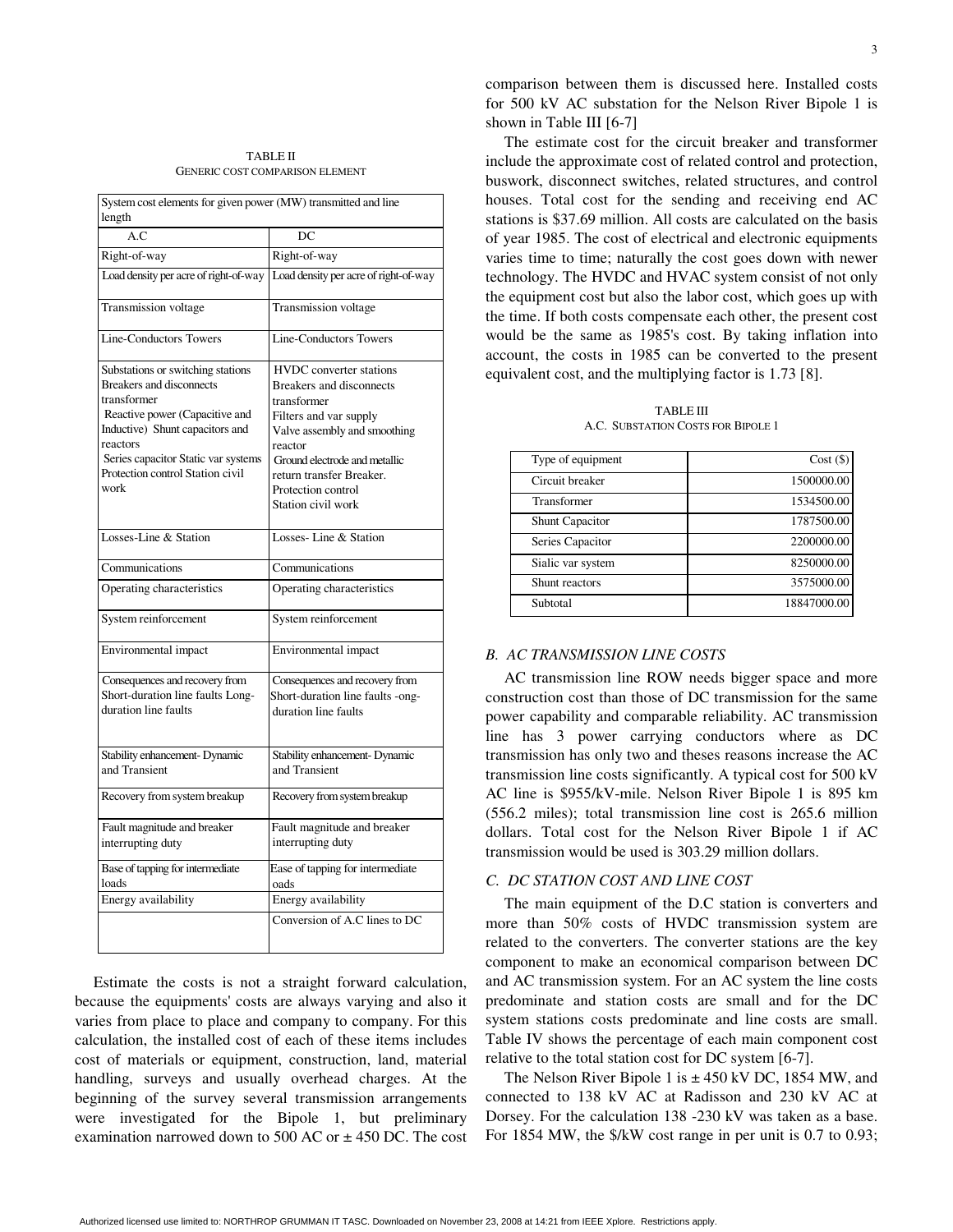for 450 kV, the multiplier is 1.15; and for 138 kV and 230 kV the multiplier is 1 [6-7]. The \$/kW cost range in per unit for the system is 0.805 [0.7\*1.15\*1] to 1.0695 [0.93\*1.1581]. Using 1 p.u.  $=$  \$100/kW, the converter stations cost range is  $$149.24 \times 10^6$  to  $$198.28 \times 10^6$ . The average is  $$173.5 \times 10^6$ .

The line cost for the DC transmission system is \$320 -\$370/kVmile for  $\pm$ 400 to  $\pm$  700kV. If \$345/kV-mile is taken for the  $\pm$  450 kV transmissions line the total line costs for 556.2 miles is  $$86.3\times10^{6}$ . The total cost of DC transmission system for the Bipole 1 is  $$259.8\times10^6$ , which is 43.49 million dollars lower than that of AC transmission system. Fig. 1 shows comparative costs of AC and DC Transmission system for the Nelson River Bipole 1.

TABLE IV D.C. SYSTEM COSTS AS A PERCENTAGE OF TOTAL PROJECT COSTS

| Equipment                                                               | Percentage of total |
|-------------------------------------------------------------------------|---------------------|
|                                                                         | cost                |
| Converter transformers                                                  | $20 - 25$           |
| Valves (including control and cooling)                                  | $20 - 30$           |
| Filters and var supply                                                  | $5 - 20$            |
| Miscellaneous (communications, dc reactor,<br>arresters, relaying etc.) | $5 - 15$            |
| Engineering (system studies, project management)                        | $2 - 5$             |
| Civil work and site installation                                        | 15-30               |



Fig. 1. HVDC and HVAC Transmission systems cost

#### V. ENVIRONMENTAL ASPECT

The purpose of the power transmission line is to carry energy from generation stations to urban or industrial places. To satisfy the growing need of the energy the transmission line capacity has been increased rapidly recent years, and this trend is continuing. The typical high voltage transmission line range is 400-1000 kV and this huge voltage has to cross all kinds of terrain - urban area, village, water, desert, and mountain. The effect of high voltage on the environment and human being is a topical and even controversial issue in recent year. This section discusses HVDC transmission effects on the environment in the context of Nelson River transmission system. The common effects of high voltage transmission systems are magnetic fields, electric fields, RF interference, corona effects, electromagnetic interference, electrodes,

acoustic noise, and visual impact.

#### *A. MAGNETIC FIELD*

The magnetic field around a conductor depends on the current flowing through the conductor and the distance from the conductor. The magnetic flux density is inversely proportional to the distance from the conductor. For  $\pm$  450 kV DC transmission line the flux density is about  $25 \mu$ T, where the Earth's natural magnetic field is  $40 \mu T$  [9].

#### *B. ELECTRIC FIELD*

Electric field is produced by the potential difference between the overhead conductor and the earth and the spacecharge clouds produced by conductor corona. Directly under the conductor has the highest electric field and is approximately 20 kV/m for  $a \pm 450$  kV transmission line [10]. The electric field may change with the weather, seasonal variation and relative humidity. DC has less electric field problem than that of AC because of the lack of steady-state displacement current; thus HVDC require much less right-ofway (ROW) than horizontal AC configuration and less height than the AC delta configuration of HVAC transmission of comparable rating [2].

The potential difference between land electrode and line conductor is termed as step voltage, can cause shock current. The typical human body resistance of 1000 ohms, a limit value of 5 mA current can flow through the human body safely and DC has the less electric current density, which is 70 nA/m<sup>2</sup> for  $\pm$  450 kV transmission line [10].

## *C. CORONA*

Corona effects on the surface of high voltage overhead power transmission lines are the principal source of radiated noise. The ion and corona effects on the DC transmission lines lead to a small contribution of ozone production. The natural concentration of ozone in the clean air is approximately 50 ppb (parts per billion) and in the city area this value may reach 150 ppb. The limiting values for persons risk is around 180-200 ppb. The HVDC overhead transmission line produces 10 ppb as compared with naturally occurring concentration [9].

#### *D. RADIO, TV, AND TELEPHONE INTERFERENCE*

The switching process of the thyristor valves of the electronic converters causes fast current commutations and voltage changes, which produces parasitic current. The parasitic current and operational harmonic cause disturbances in the kilohertz and megahertz region of the radio-frequency spectrum [9].

These high frequencies propagate to the overhead line through the converter transformers. Radio interference radiation can be reduced by electromagnetic shielding of the valve hall. The radio-interference level of an HVDC overhead transmission line is lower than that of HVAC overhead transmission line. For the HVDC it is 40 dB  $(\mu V/m)$  for 0.5 MHz, 300 meter from the conductor, for the 380 kV HVAC overhead transmission line the value is 50 dB  $(\mu V/m)$  [2].